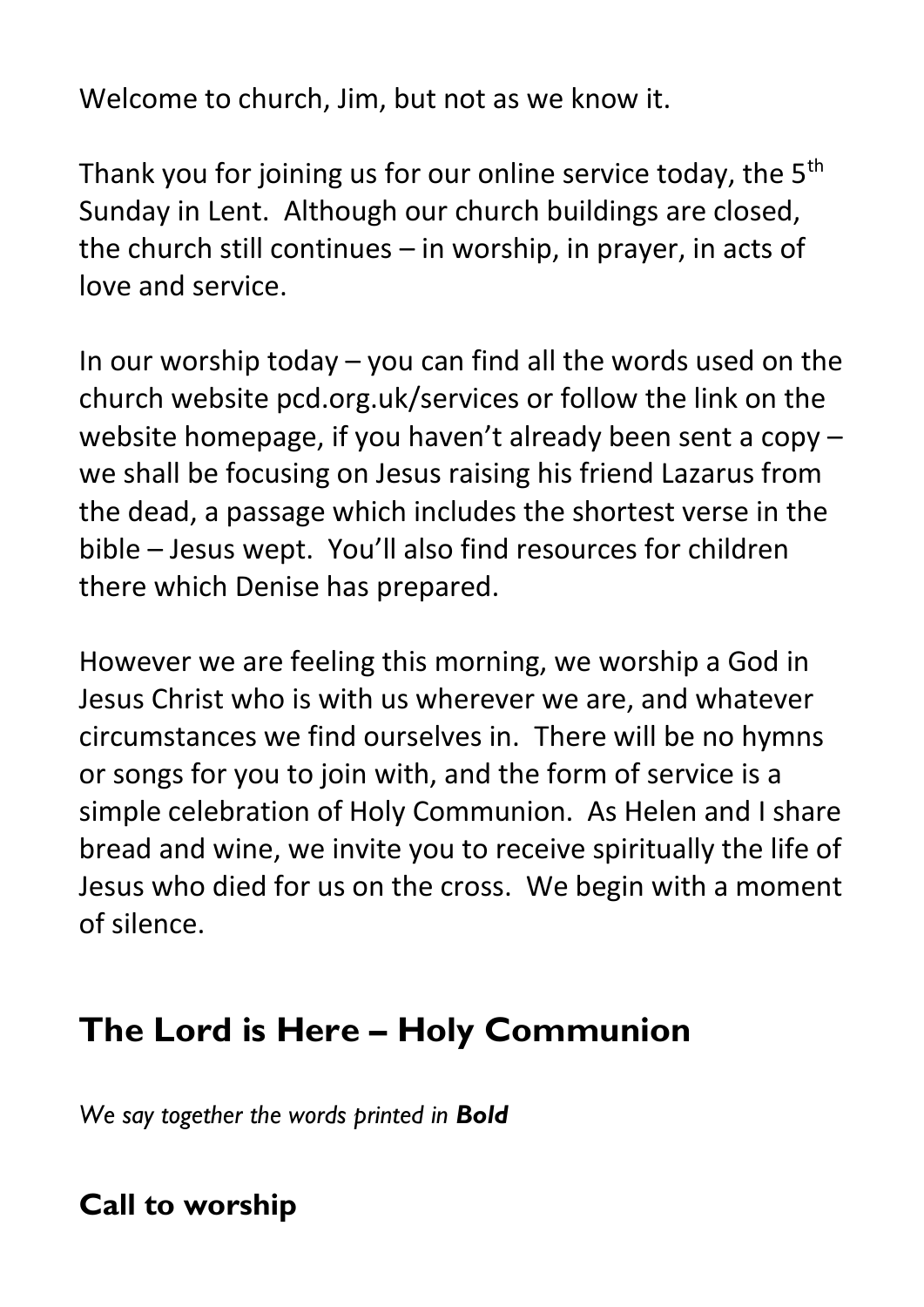God of new life, God of risen hope, as we gather today, may we know your resurrection power in our lives. May our spirits be renewed. May our bodies be restored. **Amen.**

## *The Greeting*

*The minister greets the people and invites them to pray:-* **Almighty God, to whom all hearts are open, All desires known, and from whom no secrets are hidden: Cleanse the thoughts of our hearts By the inspiration of your Holy Spirit, That we may perfectly love you, And worthily magnify your holy name; Through Jesus Christ our Lord. Amen.**

## *The Prayers of Penitence*

God our Father, we come to you in sorrow for our sins. For turning away from you, and ignoring our will for our lives; Father, forgive us:

### **Save us, and help us.**

For behaving just as we wish, without thinking of you; Father, forgive us: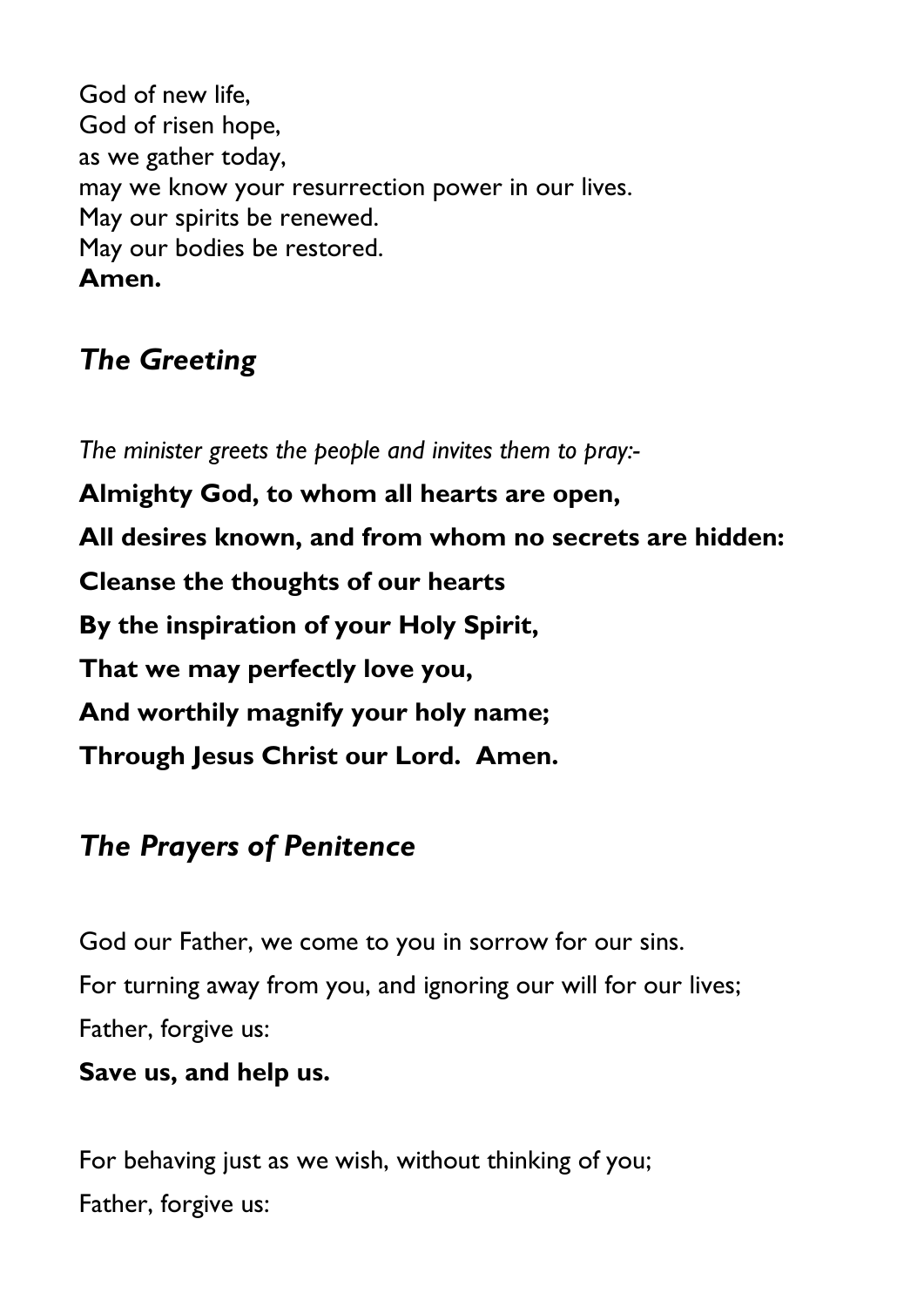#### **Save us, and help us.**

For failing you by what we do, and think, and say:

Father, forgive us:

#### **Save us, and help us.**

For letting ourselves be drawn away from you by temptations in the world around us;

Father, forgive us:

#### **Save us, and help us.**

For living as if we were ashamed to belong to your Son;

Father, forgive us:

#### **Save us, and help us.**

*The minister says words of absolution* May the God of love and power forgive you and free you from your sins, heal and strengthen you by his Spirit, and raise you to new life in Christ our Lord. **Amen.**

### **The Collect**

*After a moment of silence the minister says the prayer of the day:* Gracious Father, you gave up your Son out of love for the world: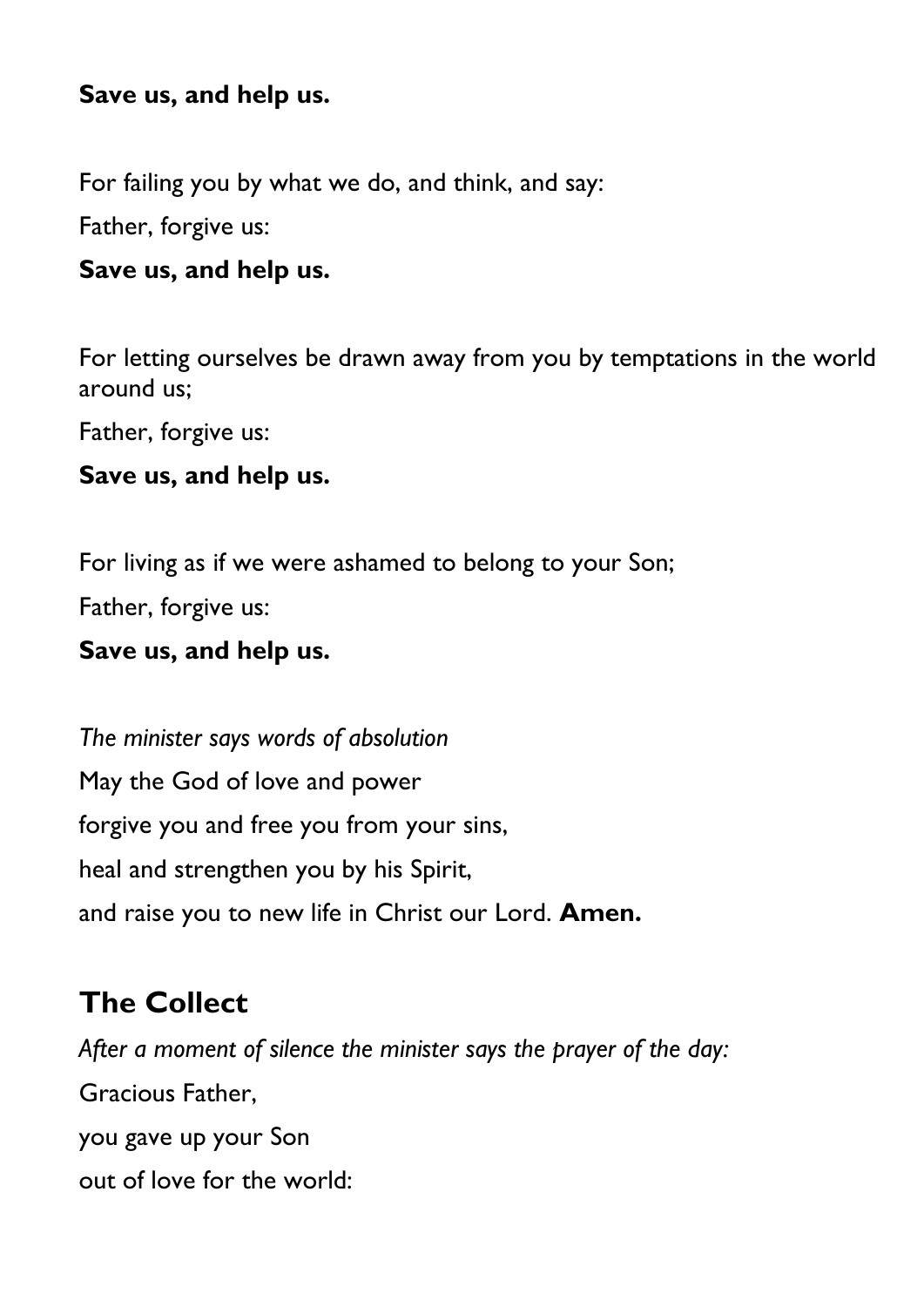lead us to ponder the mysteries of his passion, that we may know eternal peace through the shedding of our Saviour's blood, Jesus Christ our Lord. **Amen.**

## **The Ministry of the word**

*When the Gospel is announced the reader says* Hear the Gospel of our Lord Jesus Christ according to John **Glory to you, O Lord.**

*Our reading follows the encounter between Jesus, Martha and Mary, two sisters who are friends of Jesus whose brother Lazarus has just died. This version is dramatized, and we hear the voice of a narrator, Jesus and Martha.*

John 11:1-45 New International Version (NIV) - The Death of Lazarus **Narrator:** Now a man named Lazarus was sick. He was from Bethany, the village of Mary and her sister Martha. **<sup>2</sup>** (This Mary, whose brother Lazarus now lay sick, was the same one who poured perfume on the Lord and wiped his feet with her hair.) **<sup>3</sup>** So the sisters sent word to Jesus, "Lord, the one you love is sick."

**<sup>4</sup>** When he heard this, Jesus said, "This sickness will not end in death. No, it is for God's glory so that God's Son may be glorified through it." **<sup>5</sup>**Now Jesus loved Martha and her sister and Lazarus. **<sup>6</sup>** So when he heard that Lazarus was sick, he stayed where he was two more days, **<sup>7</sup>** and then he said to his disciples, "Let us go back to Judea." **<sup>17</sup>**On his arrival, Jesus found that Lazarus had already been in the tomb for four days. **<sup>18</sup>**Now Bethany was less than two miles from Jerusalem, **<sup>19</sup>** and many Jews had come to Martha and Mary to comfort them in the loss of their brother. **<sup>20</sup>** When Martha heard that Jesus was coming, she went out to meet him, but Mary stayed at home.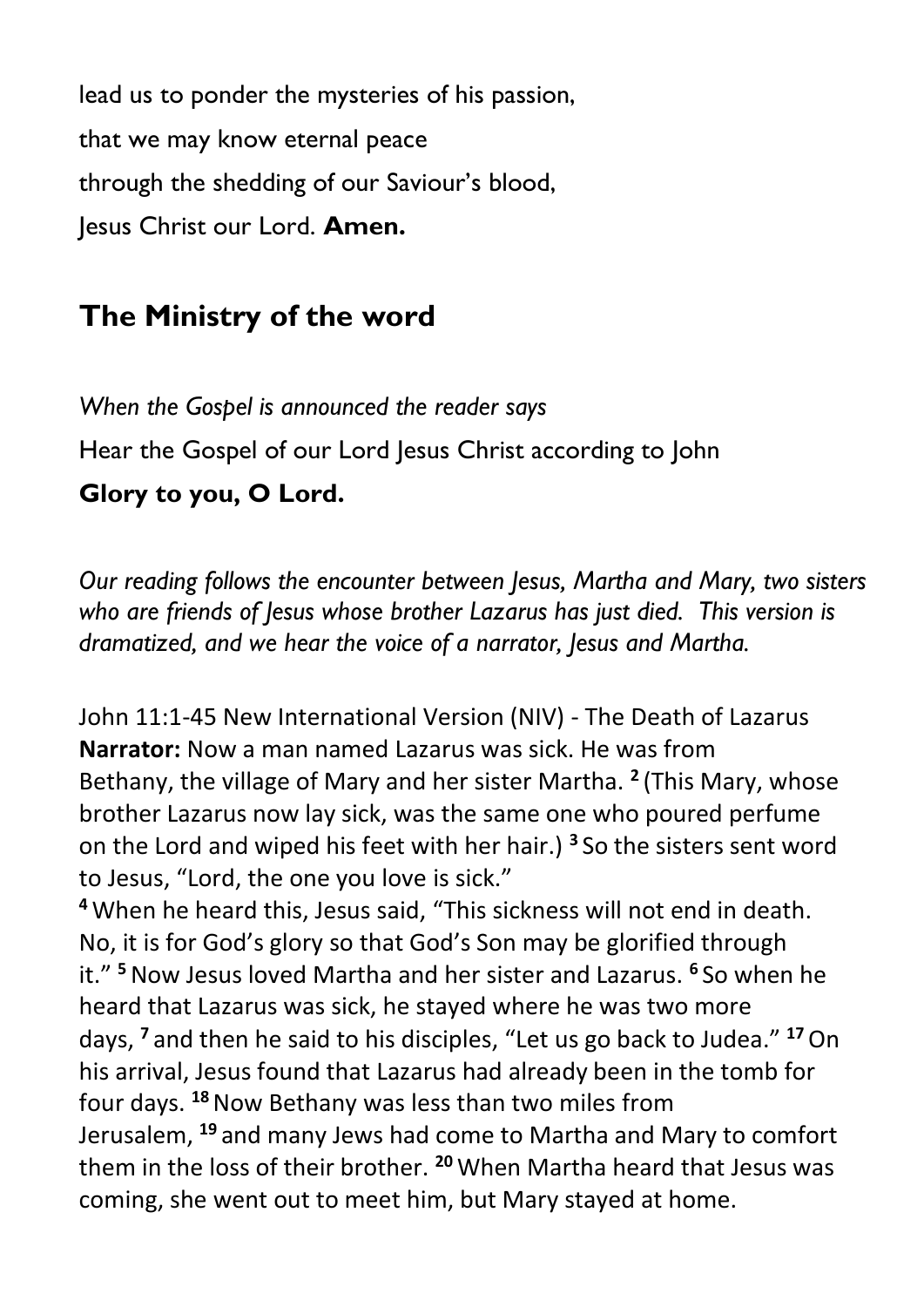**Martha: <sup>21</sup>** Lord,if you had been here, my brother would not have died. **<sup>22</sup>** But I know that even now God will give you whatever you ask. **Jesus: <sup>23</sup>** Your brother will rise again.

**Martha:** I know he will rise again in the resurrection at the last day. **Jesus:** I am the resurrection and the life. The one who believes in me will live, even though they die; **<sup>26</sup>** and whoever lives by believing in me will never die. Do you believe this?

**Martha: <sup>27</sup>** Yes, Lord, I believe that you are the Messiah, the Son of God, who is to come into the world.

**Narrator: <sup>28</sup>** After she had said this, she went back and called her sister Mary aside.

**Martha:** The Teacher is here, and is asking for you.

**Narrator: <sup>29</sup>** When Mary heard this, she got up quickly and went to him. **<sup>32</sup>** When Mary reached the place where Jesus was and saw him, she fell at his feet and said, "Lord, if you had been here, my brother would not have died." **<sup>33</sup>**When Jesus saw her weeping, and the Jews who had come along with her also weeping, he was deeply moved in spirit and troubled. **<sup>34</sup>** "Where have you laid him?" he asked.

**Martha:** Come and see, Lord

**Narrator: <sup>35</sup>** Jesus wept. **<sup>38</sup>** Jesus, once more deeply moved, came to the tomb. It was a cave with a stone laid across the entrance. **<sup>39</sup>** "Take away the stone," Jesus said.

**Martha:** But, Lord by this time there is a bad odour, for he has been there four days.

**Narrator:** Jesus said "Did I not tell you that if you believe, you will see the glory of God? Lazarus, come out!"

**Narrator:** The dead man came out, his hands and feet wrapped with strips of linen, and a cloth around his face.

*At the end*

This is the Gospel of the Lord

**Praise to you, O Christ.**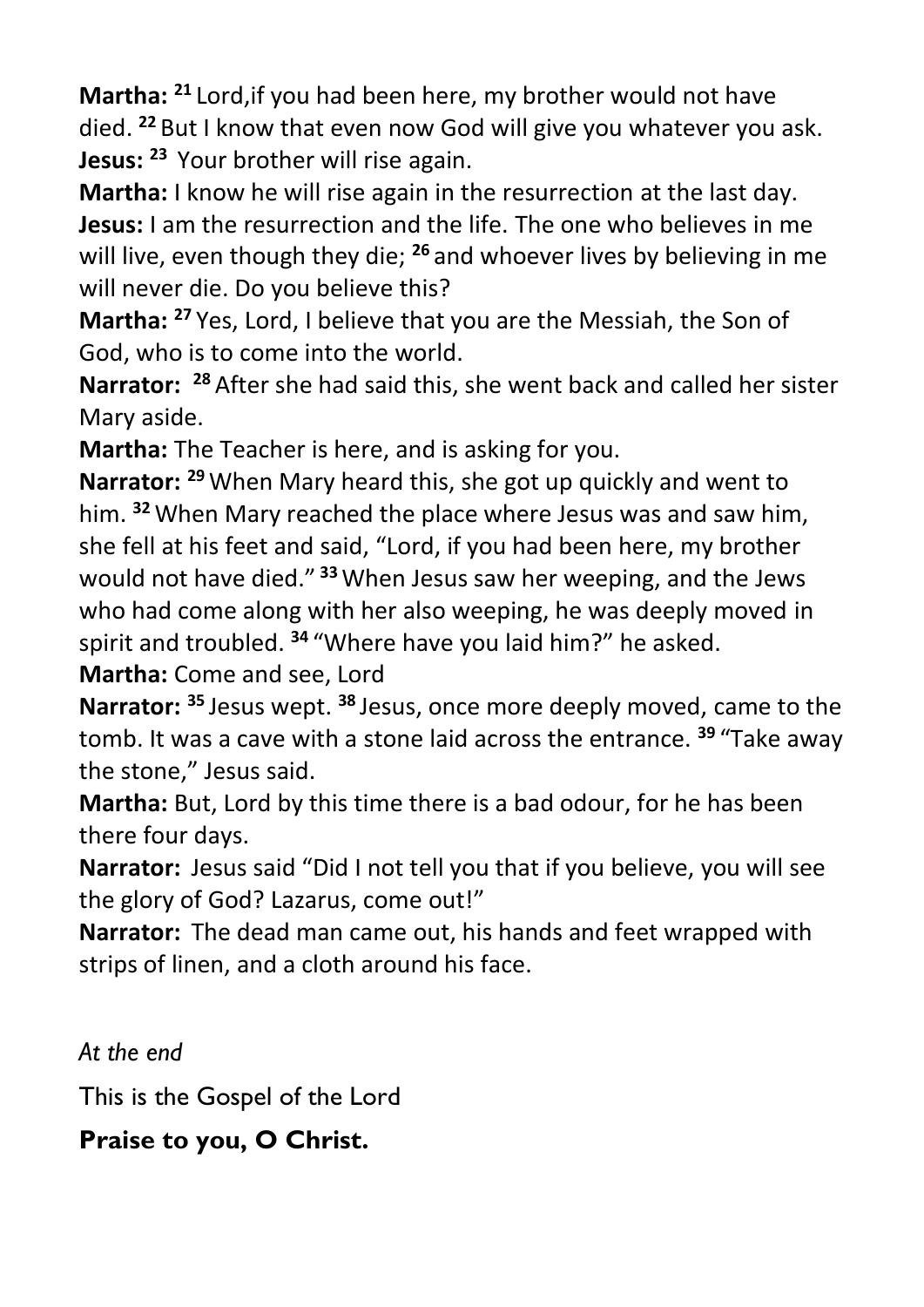### **Sermon**

Stories of Jesus raising people from the dead occur in all four gospels, but only Gospel writer John records the raising of Lazarus, the gospel reading we've just heard. In it we see lesus presence transforming a situation.

I just want to reflect briefly on this passage which raises big questions – the explicit question on the lips of Martha and Mary– if only, in other words 'where is God'? Where were you, Jesus, when my brother died. Now, even this statement expresses both frustration and hope – clearly in Martha's words is frustration, even anger – If you had been here Jesus... At the moment our lives are full of all sorts of feelings, and it's ok to express them - it's ok not to be trying to be cheerful, it's ok to lament and be angry and sad and to rage. You don't have to 'make the best of it' every minute of every day of this thing. It's ok if you're teaching children at home not to become a full time qualified headteacher overnight.

And then there's that verse – one verse, two words, yet so powerful – John 11:35 – Jesus wept. He wept for Mary and Martha, as he identified with them. Whatever you're feeling today, joy, frustration, sadness, overwhelming tiredness, Jesus has felt. Have a look at the gospels and you'll see the whole range of emotions in Jesus life. Hang on to that.

And yet, Jesus then also went to where Lazarus had been lying dead for 4 days and said 'come out, Lazarus' – and Lazarus did. Now, make no mistake – one day Lazarus died again and was buried-but now was not his time, and Jesus immense power over death was demonstrated to show the glory that his Father had given him, glory that would be seen so supremely in Jesus own death on the cross, where again he identifies with us – his death brings us life.

In two weeks' time it will be Easter Day. For all of us, it will be an Easter unlike any others. It's something I've written about in our parish newsletters which hopefully you have seen. There we see more than Jesus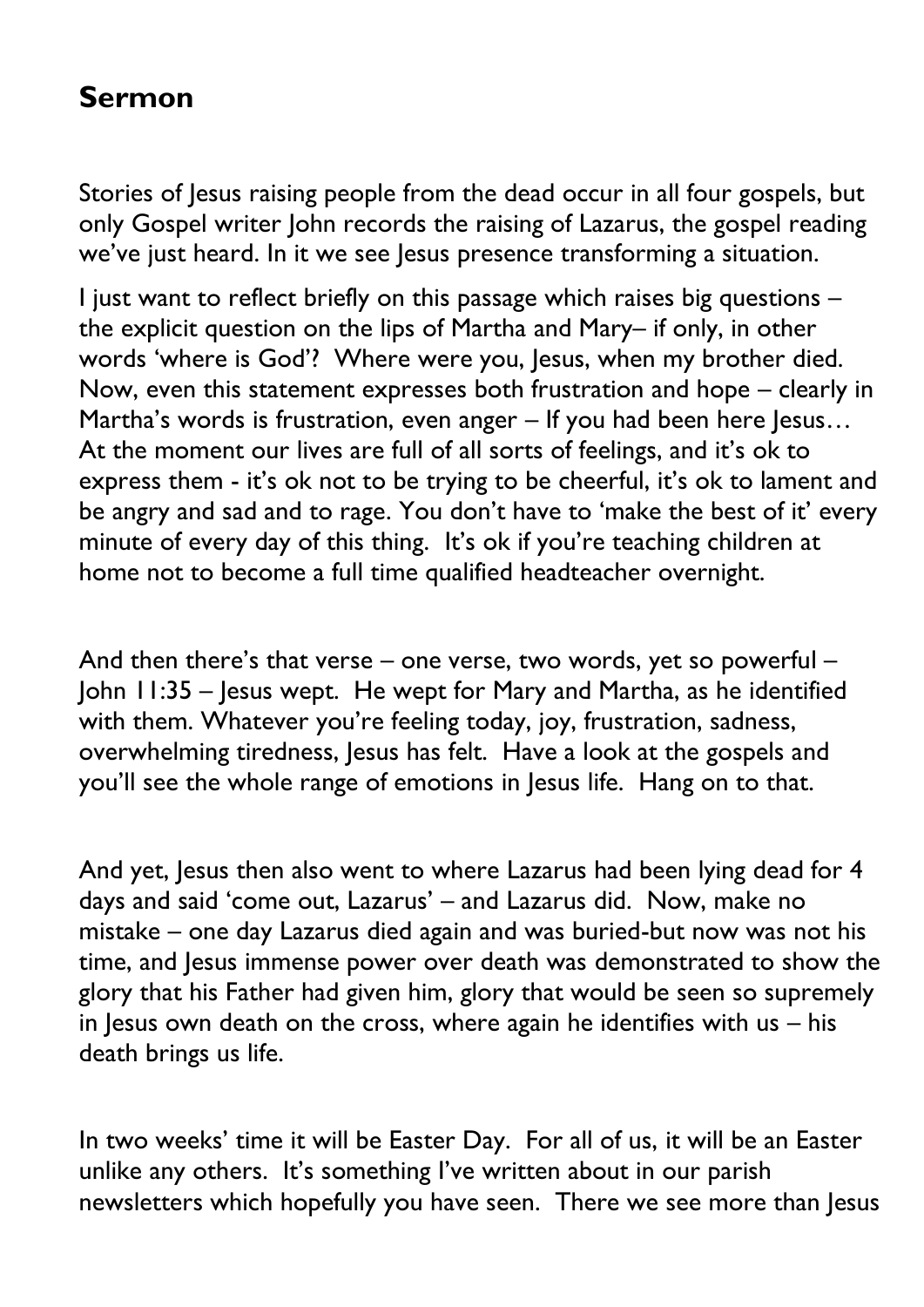coming back to life, as he did for Lazarus. In Jesus resurrection we see a promise – the promise that Martha identified at the beginning of her encounter with Jesus – Lazarus will rise again at the last day – and Jesus in his response to her makes it clear that this is not just an abstract concept – but a person – Jesus himself. He is resurrection, and he is life. His life transforms whatever we are feeling and experiencing at the moment. Why not spend some time in quiet reflection. Just as we are commended to take our daily exercise, let's also use this strange and unique time to develop our spiritual life too – spending time as Mary and Martha did with the one who can be for us resurrection and life, the one who weeps with us, but whose death and resurrection brings promise and hope today.

### Prayer

Lord Jesus, thank you for your encounter with Mary and Martha,

Thank you that you brought to them the promise of resurrection life.

Transform our sadness, frustrations and challenges by being present with us today and every day. **Amen.**

### **Affirmation of Faith**

Do you believe and trust in God the Father, source of all being and life, the one for whom we exist?

### **We believe and trust in Him.**

Do you believe and trust in God the Son, who took our human nature, died for us and rose again?

### **We believe and trust in Him.**

Do you believe and trust in God the Holy Spirit, who gives life to the people of God and makes Christ known in all the world?

### **We believe and trust in Him.**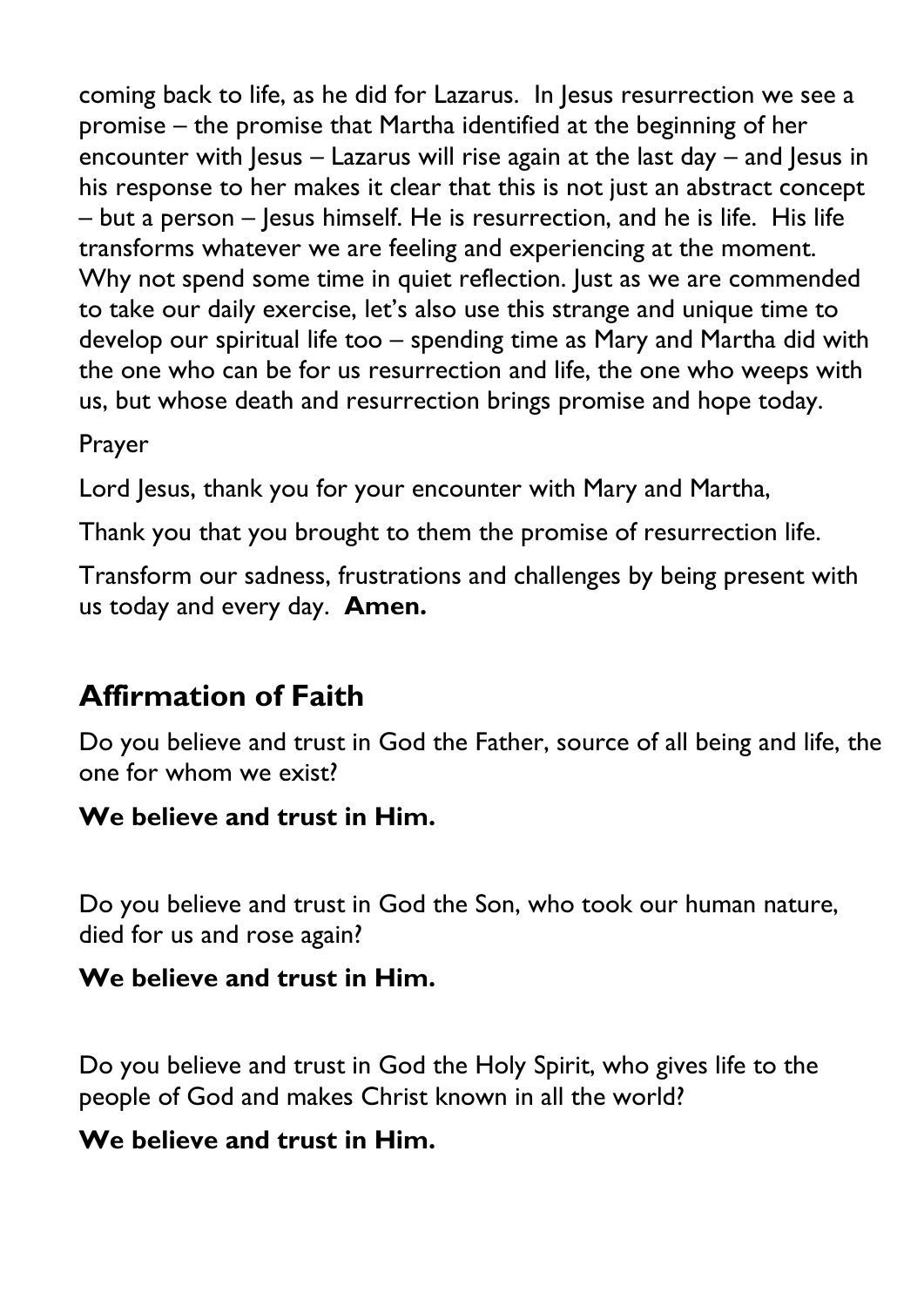This is the faith of the Church.

**This is our faith. We believe and trust in one God; Father, Son and Holy Spirit. Amen.**

### **Prayers of intercession**

*This response may be used*

Lord, in your mercy

**Hear our prayer.**

## **The Lord's prayer**

Rejoicing in the presence of God here among us, let us pray with confidence as our Saviour has taught us

**Our Father, who art in heaven, hallowed be thy name; thy kingdom come; thy will be done; on earth as it is in heaven. Give us this day our daily bread. And forgive us our trespasses, as we forgive those who trespass against us. And lead us not into temptation; but deliver us from evil. For thine is the kingdom, the power and the glory, for ever and ever. Amen***.*

## **The Communion**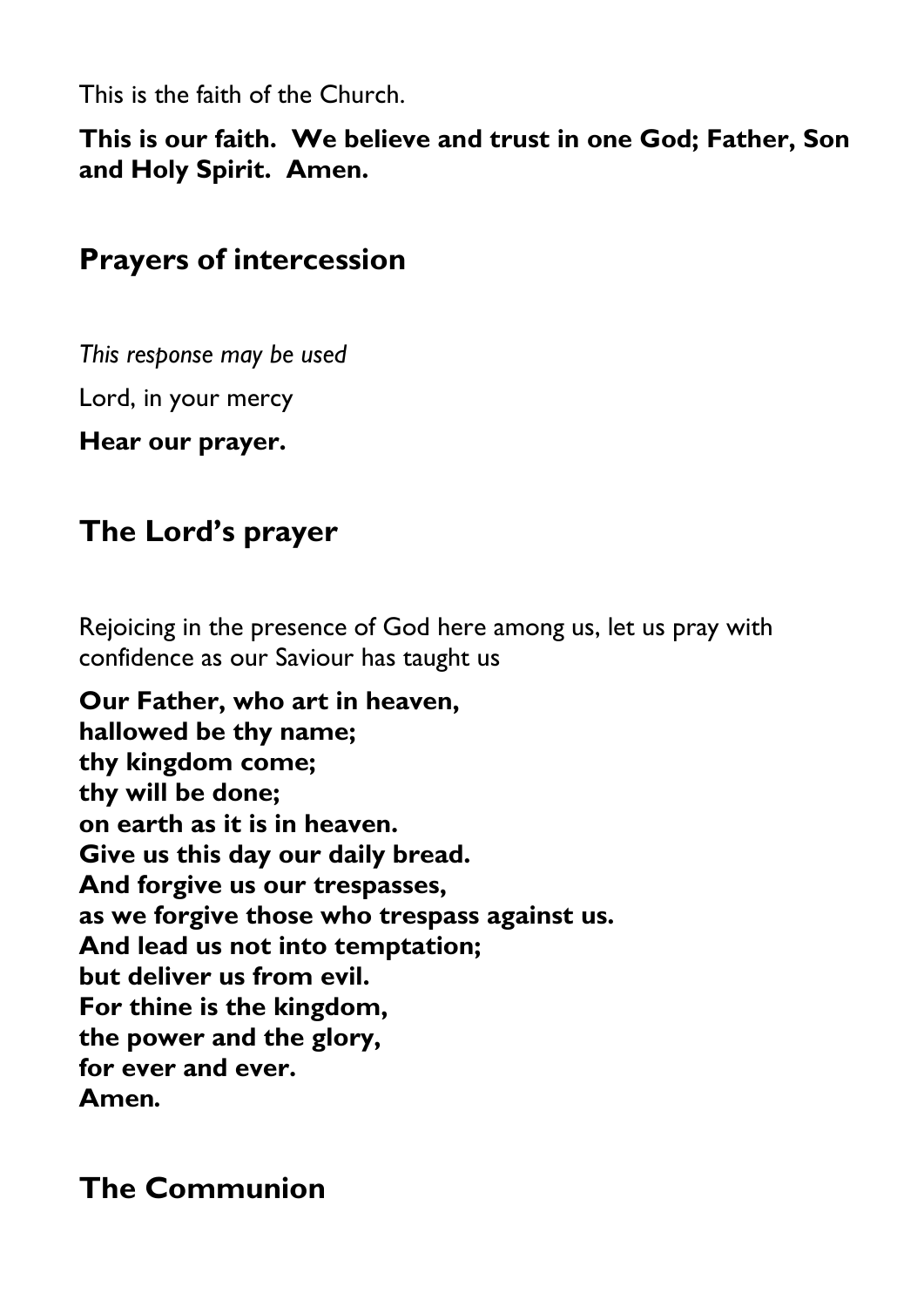*We remember Jesus words at the Last Supper before we join together in sharing bread and wine.*

### **Concluding Prayer, Blessing and Dismissal**

*After a moment of silence a special closing prayer for the day is said, followed by a prayer of blessing*

**As we wait on you, Lord God, renew our strength, our hope, and our vision to be your arms in this world, reaching out and enfolding with love all those we meet this week. Amen.**

We close with a Celtic blessing based on the words of St Patrick:- Christ be with you. Christ within you. Christ behind you. Christ before you. Christ beside you. Christ to win you. Christ to comfort and restore you. Christ beneath you. Christ above you. Christ in quiet and in danger. Christ in hearts of those who love you. Christ in mouth of friend and stranger. **Amen.**